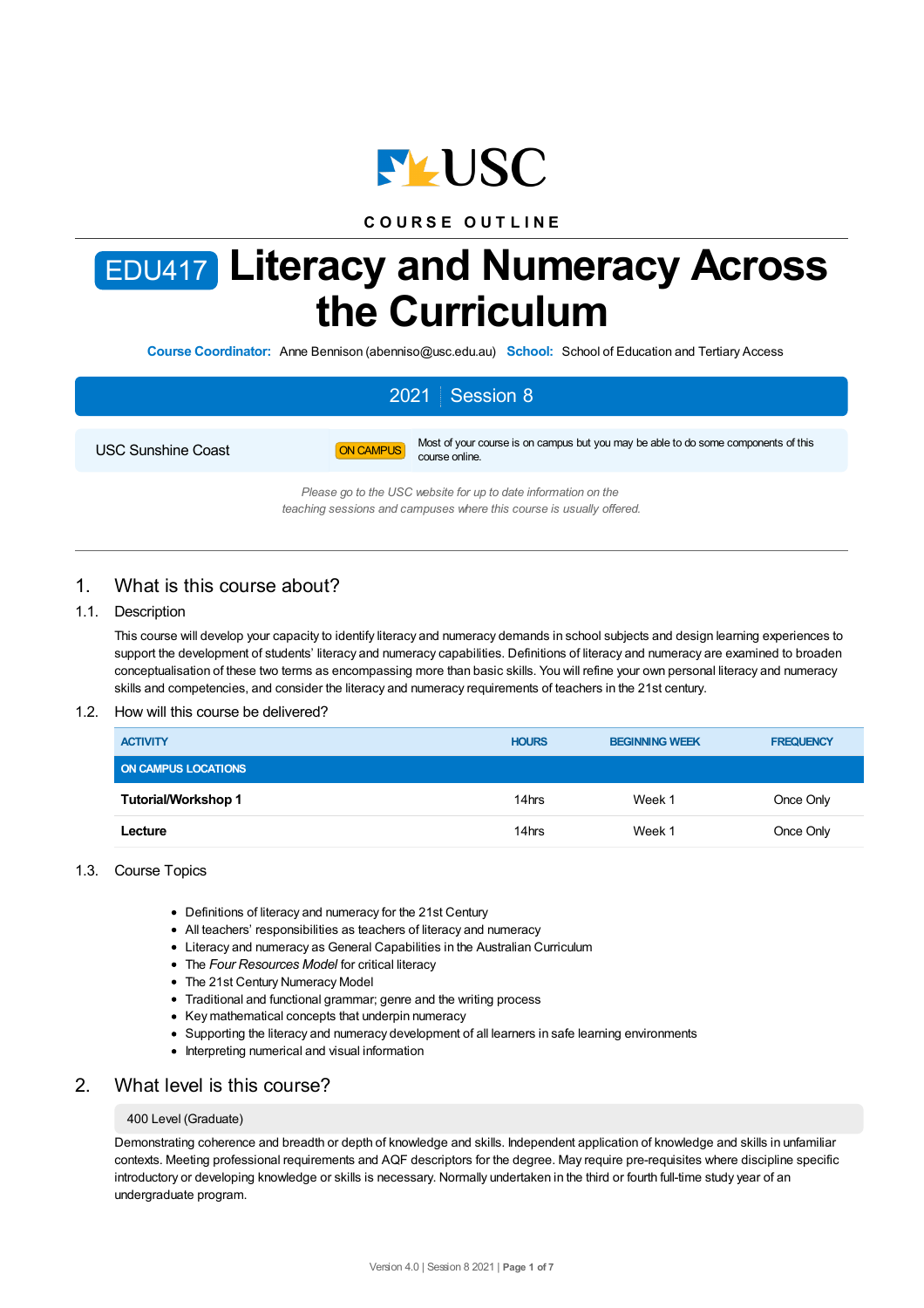## 3. What is the unit value of this course?

12 units

## 4. How does this course contribute to my learning?

|                        | <b>COURSE LEARNING OUTCOMES</b>                                                                                                                                                                                                                    | <b>GRADUATE QUALITIES MAPPING</b>                                      | PROFESSIONAL STANDARD MAPPING                                                                                                                                                                                                                                                                                                                                                                                                   |
|------------------------|----------------------------------------------------------------------------------------------------------------------------------------------------------------------------------------------------------------------------------------------------|------------------------------------------------------------------------|---------------------------------------------------------------------------------------------------------------------------------------------------------------------------------------------------------------------------------------------------------------------------------------------------------------------------------------------------------------------------------------------------------------------------------|
|                        | On successful completion of this course, you<br>should be able to                                                                                                                                                                                  | Completing these tasks successfully will<br>contribute to you becoming | Australian Institute for Teaching and School<br>Leadership                                                                                                                                                                                                                                                                                                                                                                      |
| $\blacktriangleleft$   | Demonstrate personal literacy and<br>numeracy skills.                                                                                                                                                                                              | Knowledgeable                                                          | 6.1 - Identify and plan professional<br>learning needs<br>6.2 - Engage in professional learning and<br>improve practice                                                                                                                                                                                                                                                                                                         |
| $\mathbf{2}$           | Explain the meaning of literacy and<br>numeracy, their place as general<br>capabilities across all learning areas in<br>the Australian Curriculum and the role of<br>all teachers as teachers of literacy and<br>numeracy.                         | Empowered                                                              | 2.1 - Content and teaching strategies of<br>the teaching area<br>2.3 - Curriculum, assessment and<br>reporting                                                                                                                                                                                                                                                                                                                  |
| $\left 3\right\rangle$ | Explain a range of theoretical and<br>practical approaches, including the Four<br>Resources Model and 21st Century<br>Numeracy Model, to assist the<br>development of literacy and numeracy.                                                       | Knowledgeable<br>Creative and critical thinker                         | 2.1 - Content and teaching strategies of<br>the teaching area<br>2.2 - Content selection and organisation<br>2.3 - Curriculum, assessment and<br>reporting<br>2.5 - Literacy and numeracy strategies                                                                                                                                                                                                                            |
| $\vert 4 \vert$        | Apply knowledge and understanding of<br>curriculum and pedagogy to<br>select/design teaching strategies and<br>learning materials that promote the<br>development of literacy and numeracy in<br>specific learning areas.                          | Knowledgeable<br>Empowered                                             | 1.2 - Understand how students learn<br>2.1 - Content and teaching strategies of<br>the teaching area<br>2.3 - Curriculum, assessment and<br>reporting<br>2.5 - Literacy and numeracy strategies<br>2.6 - Information and Communication<br>Technology (ICT)                                                                                                                                                                      |
| 5)                     | Analyse learning materials that ethically<br>support students acquiring competence<br>in literacy and numeracy, whilst<br>considering social justice and inclusion<br>for all, using the the 4 Resources Model<br>and 21st Century Numeracy Model. | Creative and critical thinker                                          | 1.2 - Understand how students learn<br>2.1 - Content and teaching strategies of<br>the teaching area<br>2.3 - Curriculum, assessment and<br>reporting<br>2.4 - Understand and respect Aboriginal<br>and Torres Strait Islander people to<br>promote reconciliation between<br>Indigenous and non-Indigenous<br>Australians<br>2.5 - Literacy and numeracy strategies<br>2.6 - Information and Communication<br>Technology (ICT) |
| 6)                     | Communicate in written texts using<br>academic literacy skills including English<br>expression, grammar, spelling,<br>punctuation and APA referencing<br>conventions.                                                                              | Knowledgeable                                                          | 6.2 - Engage in professional learning and<br>improve practice                                                                                                                                                                                                                                                                                                                                                                   |

## 5. Am I eligible to enrol in this course?

Refer to the USC [Glossary](https://www.usc.edu.au/about/policies-and-procedures/glossary-of-terms-for-policy-and-procedures) of terms for definitions of "pre-requisites, co-requisites and anti-requisites".

## 5.1. Pre-requisites

Enrolled in Program AE304, ED315 or SE303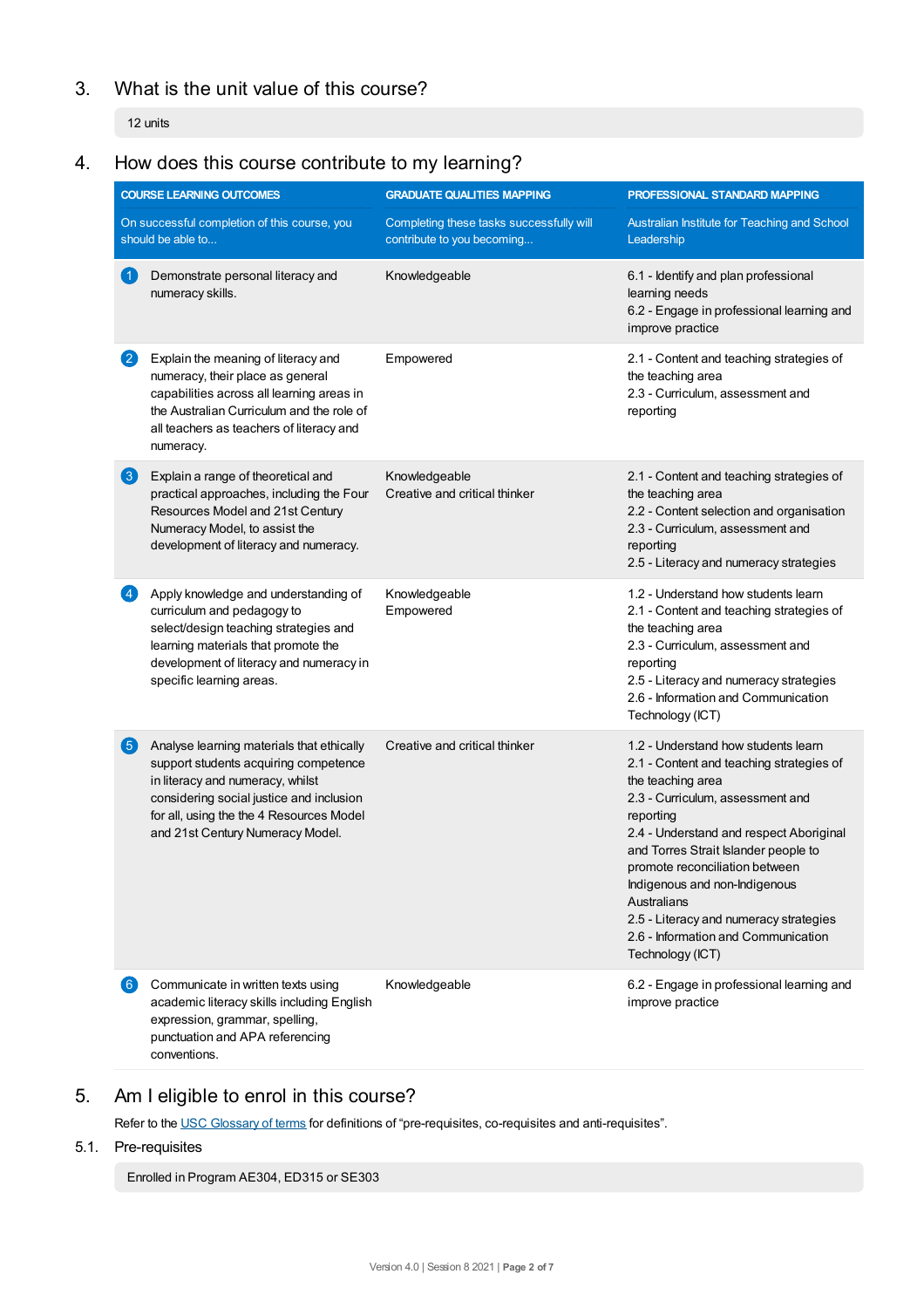## 5.2. Co-requisites

Not applicable

## 5.3. Anti-requisites

EDU211 or EDU221

5.4. Specific assumed prior knowledge and skills (where applicable)

Not applicable

## 6. How am Igoing to be assessed?

## 6.1. Grading Scale

Standard Grading (GRD)

High Distinction (HD), Distinction (DN), Credit (CR), Pass (PS), Fail (FL).

## 6.2. Details of early feedback on progress

In Week 2, students will receive formative feedback on the literacy and numeracy skills they demonstrated in the first quiz held in Week 1.

## 6.3. Assessment tasks

| <b>DELIVERY</b><br><b>MODE</b> | <b>TASK</b><br>NO. | <b>ASSESSMENT</b><br><b>PRODUCT</b> | <b>INDIVIDUAL</b><br><b>OR GROUP</b> | <b>WEIGHTING</b><br>% | <b>WHAT IS THE</b><br><b>DURATION /</b><br>LENGTH?                            | <b>WHEN SHOULD I</b><br><b>SUBMIT?</b> | <b>WHERE SHOULD I</b><br><b>SUBMIT IT?</b>                      |
|--------------------------------|--------------------|-------------------------------------|--------------------------------------|-----------------------|-------------------------------------------------------------------------------|----------------------------------------|-----------------------------------------------------------------|
| All                            | $\mathbf{1}$       | Quiz/zes                            | Individual                           | $0\%$                 | $2 \times 45$ minute<br>quizzes<br>Part A:<br>Numeracy<br>Part B:<br>Literacy | Week 1                                 | <b>Online Assignment</b><br>Submission with<br>plagiarism check |
| All                            | 2                  | Artefact -<br>Professional          | Group                                | 30%                   | 1500 words                                                                    | Week 3                                 | Online Assignment<br>Submission with<br>plagiarism check        |
| All                            | $\sqrt{3}$         | <b>Written Piece</b>                | Individual                           | 40%                   | 1800 words                                                                    | Week 5                                 | <b>Online Assignment</b><br>Submission with<br>plagiarism check |
| All                            | 4                  | Quiz/zes                            | Individual                           | 30%                   | Part A:<br>Numeracy (45<br>minutes)<br>Part B:<br>Literacy (45<br>minutes)    | Week 2                                 | Online Test (Quiz)                                              |

#### **All - Assessment Task 1:** Personal Literacy and NumeracyQuiz

| <b>GOAL:</b>     | The goal of this task is to demonstrate your personal literacy and numeracy capabilities as required for teaching                                                                                                                                                                                                                                                                                                   |                                     |  |  |  |
|------------------|---------------------------------------------------------------------------------------------------------------------------------------------------------------------------------------------------------------------------------------------------------------------------------------------------------------------------------------------------------------------------------------------------------------------|-------------------------------------|--|--|--|
| <b>PRODUCT:</b>  | Quiz/zes                                                                                                                                                                                                                                                                                                                                                                                                            |                                     |  |  |  |
| <b>FORMAT:</b>   | Part A: Numeracy<br>A multiple choice and short answer personal numeracy quiz.<br>Part B: Literacy<br>A multiple choice and short answer quiz on key spelling and grammar conventions; and including a short, written reflection<br>of personal literacy and numeracy areas of strength and weakness, and a plan for developing graduate level personal<br>literacy and numeracy skills, competence and confidence. |                                     |  |  |  |
| <b>CRITERIA:</b> | No.                                                                                                                                                                                                                                                                                                                                                                                                                 | <b>Learning Outcome</b><br>assessed |  |  |  |
|                  | Demonstration of personal literacy and numeracy.                                                                                                                                                                                                                                                                                                                                                                    |                                     |  |  |  |
|                  |                                                                                                                                                                                                                                                                                                                                                                                                                     |                                     |  |  |  |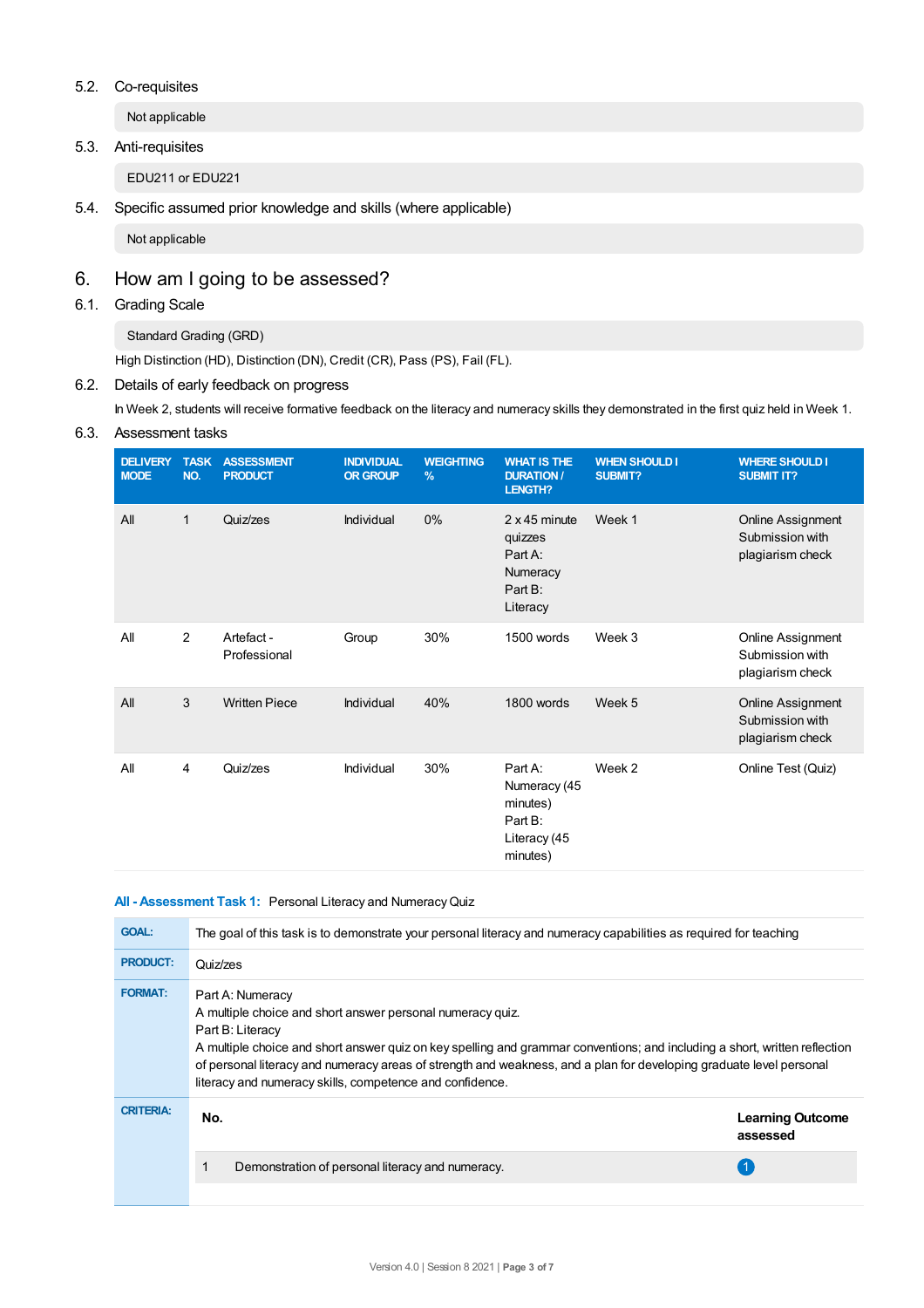## **All - Assessment Task 2:** Rich investigative task.

| <b>GOAL:</b>     | The goal of this task is to engage and collaborate with colleagues to facilitate professional learning. You will apply critical<br>reflections on this experience to your future professional practice, particularly in relation to the responsibility of all teachers<br>to be teachers of literacy and numeracy.                                                                                                                                                                                                                                                                                                                                                                                                                                                                                                                                                                                                                                                                                                                                                                                                                                                                                                                                                                                                                                                                                                                                              |                                                                                                                                                                                        |                                     |  |  |  |
|------------------|-----------------------------------------------------------------------------------------------------------------------------------------------------------------------------------------------------------------------------------------------------------------------------------------------------------------------------------------------------------------------------------------------------------------------------------------------------------------------------------------------------------------------------------------------------------------------------------------------------------------------------------------------------------------------------------------------------------------------------------------------------------------------------------------------------------------------------------------------------------------------------------------------------------------------------------------------------------------------------------------------------------------------------------------------------------------------------------------------------------------------------------------------------------------------------------------------------------------------------------------------------------------------------------------------------------------------------------------------------------------------------------------------------------------------------------------------------------------|----------------------------------------------------------------------------------------------------------------------------------------------------------------------------------------|-------------------------------------|--|--|--|
| <b>PRODUCT:</b>  | Artefact - Professional                                                                                                                                                                                                                                                                                                                                                                                                                                                                                                                                                                                                                                                                                                                                                                                                                                                                                                                                                                                                                                                                                                                                                                                                                                                                                                                                                                                                                                         |                                                                                                                                                                                        |                                     |  |  |  |
| <b>FORMAT:</b>   | This task gives you the opportunity to create a rich investigative task for developing conceptual understanding of a topic in<br>your specialist teaching area that also is designed to promote your students' numeracy capabilities. The task should be<br>authentic and linked to the Year 7 to 10 Australian Curriculum. The task will be designed to engage your students in critical<br>and creative thinking and problem-solving as well as collaborative group work. The task will be a group task for your<br>students.<br>Task Sheet (1-2 pages)<br>The task sheet will be self-explanatory and be able to be implemented in the class of your choice.<br>Reflective essay (1500 words)<br>The Reflective Essay provides the rationale for the task. This should include:<br>A discussion of the definitions of numeracy and the implications for teaching<br>An explanation of the teachers' role in developing students' numeracy capabilities<br>An analysis of the task in relation to how the task conceptual understanding in the target learning area and promotes<br>students' numeracy capabilities in relation to all dimensions of the 21st Century Numeracy Model.<br>Submission<br>Cover sheet: Name, Student ID, Name of task, & word count for reflective essay.<br>Reflective Essay (followed by references on a new page)<br>Appendix A: Your rich investigative task.<br>Note: Use 12 point Times New Roman and double line spacing. |                                                                                                                                                                                        |                                     |  |  |  |
| <b>CRITERIA:</b> | No.                                                                                                                                                                                                                                                                                                                                                                                                                                                                                                                                                                                                                                                                                                                                                                                                                                                                                                                                                                                                                                                                                                                                                                                                                                                                                                                                                                                                                                                             |                                                                                                                                                                                        | <b>Learning Outcome</b><br>assessed |  |  |  |
|                  | 1                                                                                                                                                                                                                                                                                                                                                                                                                                                                                                                                                                                                                                                                                                                                                                                                                                                                                                                                                                                                                                                                                                                                                                                                                                                                                                                                                                                                                                                               | Explanation the meaning of numeracy, its place as a general capability across all learning<br>areas in the Australian Curriculum and the role of all teachers as teachers of numeracy. | 2                                   |  |  |  |
|                  | 2                                                                                                                                                                                                                                                                                                                                                                                                                                                                                                                                                                                                                                                                                                                                                                                                                                                                                                                                                                                                                                                                                                                                                                                                                                                                                                                                                                                                                                                               | Explanation a range of theoretical and practical approaches, including the 21st Century<br>Numeracy Model, to assist the development of numeracy in specific learning areas.           | 3                                   |  |  |  |
|                  | 3                                                                                                                                                                                                                                                                                                                                                                                                                                                                                                                                                                                                                                                                                                                                                                                                                                                                                                                                                                                                                                                                                                                                                                                                                                                                                                                                                                                                                                                               | Application of knowledge and understanding of curriculum and pedagogy to the design of<br>a rich investigative task that promotes the development of numeracy.                         | $\boldsymbol{A}$                    |  |  |  |
|                  | 4                                                                                                                                                                                                                                                                                                                                                                                                                                                                                                                                                                                                                                                                                                                                                                                                                                                                                                                                                                                                                                                                                                                                                                                                                                                                                                                                                                                                                                                               | Analysis of a rich investigative task that promotes students' numeracy capabilities using<br>the 21st Century Numeracy Model.                                                          | 6                                   |  |  |  |
|                  | 5                                                                                                                                                                                                                                                                                                                                                                                                                                                                                                                                                                                                                                                                                                                                                                                                                                                                                                                                                                                                                                                                                                                                                                                                                                                                                                                                                                                                                                                               | Communication in written texts using academic literacy skills including English expression,<br>grammar, spelling, punctuation and APA referencing conventions                          | 6                                   |  |  |  |
|                  |                                                                                                                                                                                                                                                                                                                                                                                                                                                                                                                                                                                                                                                                                                                                                                                                                                                                                                                                                                                                                                                                                                                                                                                                                                                                                                                                                                                                                                                                 |                                                                                                                                                                                        |                                     |  |  |  |

## **All - Assessment Task 3:** Text Analysis based on the Four Resources Model

| <b>GOAL:</b>    | To apply the Four Resources Model to a text from one of your teaching areas and identify how you as the teacher would<br>develop learning experiences to support a specific group of secondary school learners.                                                                                                                                                                                                                                                                                                                                                                                                                                                                                                                                                                                                               |
|-----------------|-------------------------------------------------------------------------------------------------------------------------------------------------------------------------------------------------------------------------------------------------------------------------------------------------------------------------------------------------------------------------------------------------------------------------------------------------------------------------------------------------------------------------------------------------------------------------------------------------------------------------------------------------------------------------------------------------------------------------------------------------------------------------------------------------------------------------------|
| <b>PRODUCT:</b> | <b>Written Piece</b>                                                                                                                                                                                                                                                                                                                                                                                                                                                                                                                                                                                                                                                                                                                                                                                                          |
| <b>FORMAT:</b>  | A critical analysis of a text of your choice and a discussion of the repertoires of practice needed to understand,<br>deconstruct and interact with that text effectively using Luke and Freebody's Four Resources Model for a specific group of<br>learners. Include in your analysis how the model applies to one of the following groups of learners: Aboriginal and Torres<br>Strait Islander students, other learners with English as an additional language or dialect, or students with literacy learning<br>difficulties. Texts relevant to your teaching areas will be suggested on Blackboard.<br>Submission<br>Cover sheet: Name, Student ID, Name of task, & word count for text analysis.<br>Text analysis (followed by references on a new page)<br>Note: Use 12 point Times New Roman and double line spacing. |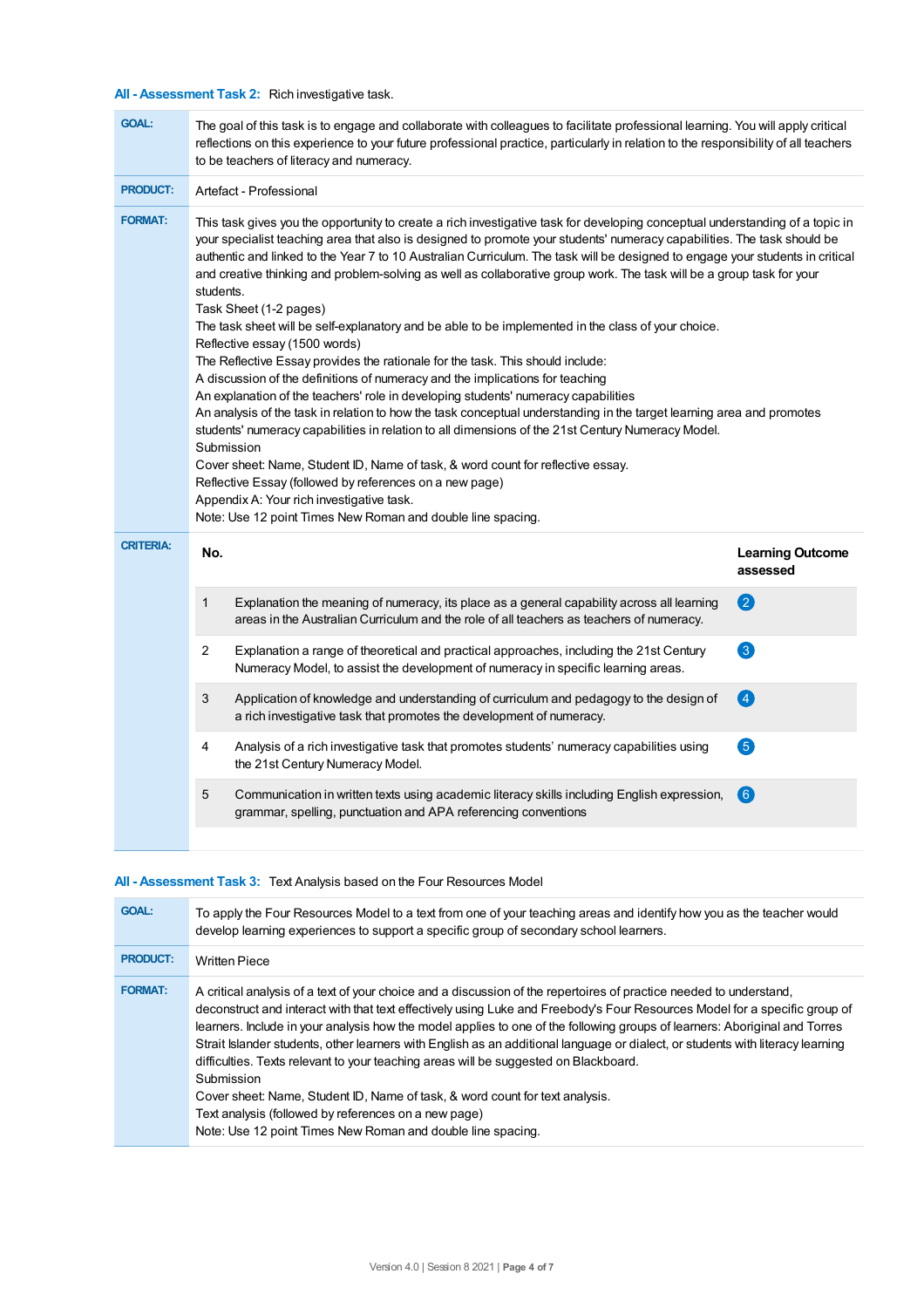| <b>CRITERIA:</b> | No. |                                                                                                                                                               | <b>Learning Outcome</b><br>assessed |
|------------------|-----|---------------------------------------------------------------------------------------------------------------------------------------------------------------|-------------------------------------|
|                  |     | Knowledge and understanding of the Four Resources Model.                                                                                                      | 3                                   |
|                  | 2   | Appropriate choice of teaching strategies to align with the teaching content and the<br>selected learners                                                     |                                     |
|                  | 3   | Analysis of chosen text using the theory underpinning the Four Resources Model                                                                                | $\sqrt{5}$                          |
|                  | 4   | Communication in written texts using academic literacy skills including English Expression,<br>grammar, spelling, punctuation and APA referencing conventions | (6)                                 |
|                  |     |                                                                                                                                                               |                                     |

#### **All - Assessment Task 4:** Online quiz literacy and numeracy

| <b>GOAL:</b>     | The goal of this task is to evidence your knowledge of literacy and numeracy across the curriculum. |                                                                                                                                                                                                                                                                                            |                                     |  |  |  |
|------------------|-----------------------------------------------------------------------------------------------------|--------------------------------------------------------------------------------------------------------------------------------------------------------------------------------------------------------------------------------------------------------------------------------------------|-------------------------------------|--|--|--|
| <b>PRODUCT:</b>  |                                                                                                     | Quiz/zes                                                                                                                                                                                                                                                                                   |                                     |  |  |  |
| <b>FORMAT:</b>   |                                                                                                     | Part A: Numeracy<br>An online quiz on key topics and content from course material and tutorial activities explored throughout the semester.<br>Part B: Literacy<br>An online quiz on key topics and content from course material and tutorial activities explored throughout the semester. |                                     |  |  |  |
| <b>CRITERIA:</b> | No.                                                                                                 |                                                                                                                                                                                                                                                                                            | <b>Learning Outcome</b><br>assessed |  |  |  |
|                  |                                                                                                     | Demonstration of personal literacy and numeracy.                                                                                                                                                                                                                                           |                                     |  |  |  |
|                  | $\mathcal{P}$                                                                                       | Explanation of the meaning of numeracy, it's place as a general capability across all<br>learning areas in the Australian Curriculum and the role of all teachers as teachers of<br>numeracy.                                                                                              | (2)                                 |  |  |  |
|                  | 3                                                                                                   | Explanation a range of theoretical and practical approaches, including the 21st Century<br>Numeracy Model, to assist the development of numeracy across the curriculum.                                                                                                                    | $\left(3\right)$                    |  |  |  |
|                  |                                                                                                     |                                                                                                                                                                                                                                                                                            |                                     |  |  |  |

## 7. Directed study hours

A 12-unit course will have total of 150 learning hours which will include directed study hours (including online if required), self-directed learning and completion of assessable tasks. Directed study hours may vary by location. Student workload is calculated at 12.5 learning hours per one unit.

## 8. What resources do I need to undertake this course?

Please note: Course information, including specific information of recommended readings, learning activities, resources, weekly readings, etc. are available on the course Blackboard site– Please log in as soon as possible.

#### 8.1. Prescribed text(s) or course reader

Please note that you need to have regular access to the resource(s) listed below. Resources may be required or recommended.

| <b>REQUIRED?</b> | <b>AUTHOR</b>                                                  |  | <b>YEAR TITLE</b>                      | <b>PUBLISHER</b> |
|------------------|----------------------------------------------------------------|--|----------------------------------------|------------------|
| Reguired         | Merrilyn Goos, Vince<br>Geiger, Shelley<br>Dole, Helen Forgasz |  | Numeracy Across the Curriculum<br>2018 | A&u Academic     |

#### 8.2. Specific requirements

Not Applicable

## 9. How are risks managed in this course?

Health and safety risks for this course have been assessed as low. It is your responsibility to review course material, search online, discuss with lecturers and peers and understand the health and safety risks associated with your specific course of study and to familiarise yourself with the University's general health and safety principles by reviewing the **online [induction](https://online.usc.edu.au/webapps/blackboard/content/listContentEditable.jsp?content_id=_632657_1&course_id=_14432_1) training for students**, and following the instructions of the University staff.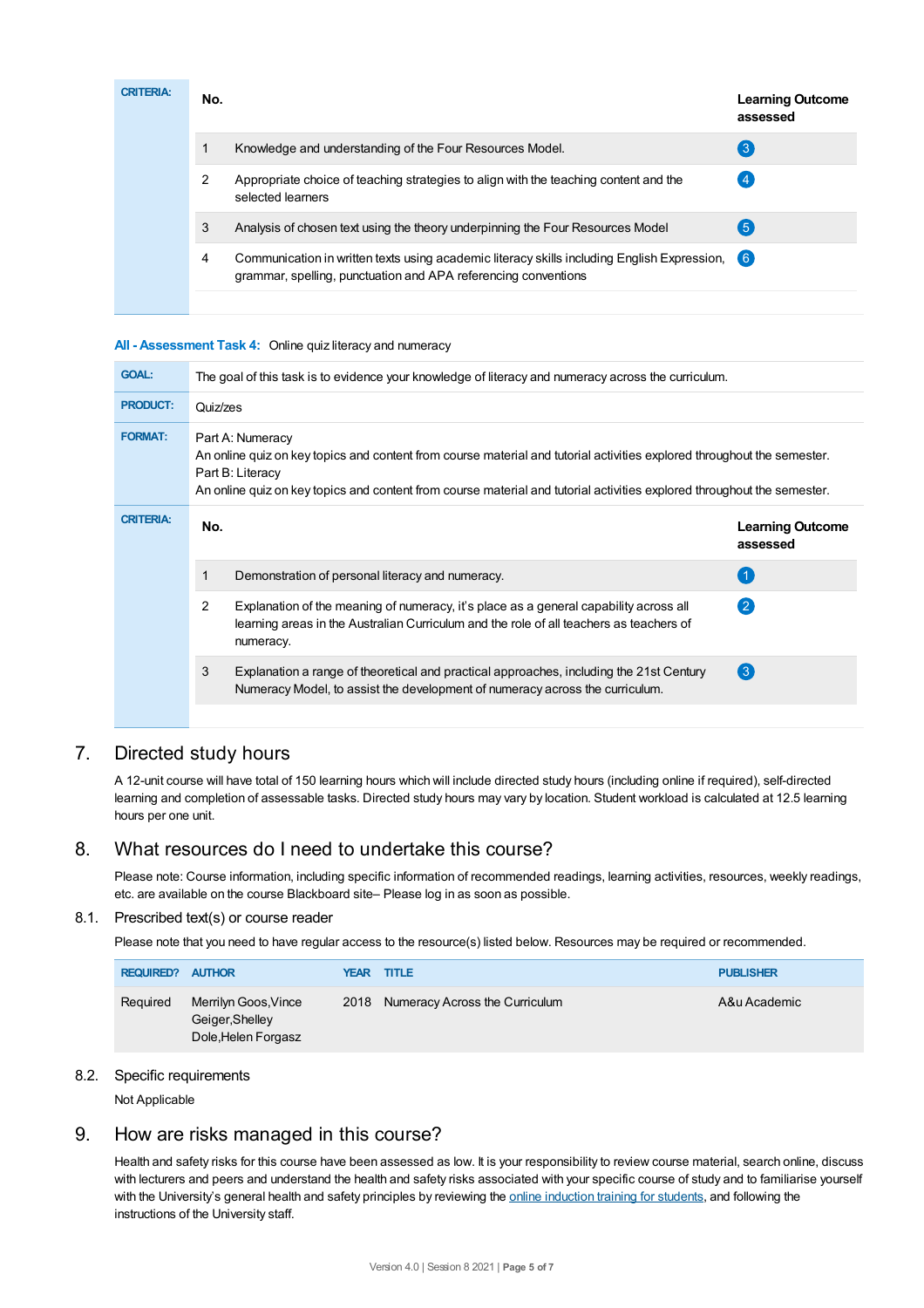## 10. What administrative information is relevant to this course?

## 10.1. Assessment: Academic Integrity

Academic integrity is the ethical standard of university participation. It ensures that students graduate as a result of proving they are competent in their discipline. This is integral in maintaining the value of academic qualifications. Each industry has expectations and standards of the skills and knowledge within that discipline and these are reflected in assessment.

Academic integrity means that you do not engage in any activity that is considered to be academic fraud; including plagiarism, collusion or outsourcing any part of any assessment item to any other person. You are expected to be honest and ethical by completing all work yourself and indicating in your work which ideas and information were developed by you and which were taken from others. You cannot provide your assessment work to others.You are also expected to provide evidence of wide and critical reading, usually by using appropriate academic references.

In order to minimise incidents of academic fraud, this course may require that some of its assessment tasks, when submitted to Blackboard, are electronically checked through SafeAssign. This software allows for text comparisons to be made between your submitted assessment item and all other work that SafeAssign has access to.

#### 10.2. Assessment: Additional Requirements

Eligibility for Supplementary Assessment

Your eligibility for supplementary assessment in a course is dependent of the following conditions applying:

The final mark is in the percentage range 47% to 49.4% The course is graded using the Standard Grading scale You have not failed an assessment task in the course due to academic misconduct

#### 10.3. Assessment: Submission penalties

Late submission of assessment tasks may be penalised at the following maximum rate:

- 5% (of the assessment task's identified value) per day for the first two days from the date identified as the due date for the assessment task.

- 10% (of the assessment task's identified value) for the third day - 20% (of the assessment task's identified value) for the fourth day and subsequent days up to and including seven days from the date identified as the due date for the assessment task.

- A result of zero is awarded for an assessment task submitted after seven days from the date identified as the due date for the assessment task. Weekdays and weekends are included in the calculation of days late. To request an extension you must contact your course coordinator to negotiate an outcome.

#### 10.4. Study help

For help with course-specific advice, for example what information to include in your assessment, you should first contact your tutor, then your course coordinator, if needed.

If you require additional assistance, the Learning Advisers are trained professionals who are ready to help you develop a wide range of academic skills. Visit the [Learning](https://www.usc.edu.au/current-students/student-support/academic-and-study-support/learning-advisers) Advisers web page for more information, or contact Student Central for further assistance: +61 7 5430 2890 or [studentcentral@usc.edu.au](mailto:studentcentral@usc.edu.au).

## 10.5. Wellbeing Services

Student Wellbeing provide free and confidential counselling on a wide range of personal, academic, social and psychological matters, to foster positive mental health and wellbeing for your academic success.

To book a confidential appointment go to [Student](https://studenthub.usc.edu.au/) Hub, email [studentwellbeing@usc.edu.au](mailto:studentwellbeing@usc.edu.au) or call 07 5430 1226.

## 10.6. AccessAbility Services

Ability Advisers ensure equal access to all aspects of university life. If your studies are affected by a disability, learning disorder mental health issue,, injury or illness, or you are a primary carer for someone with a disability or who is considered frail and aged, [AccessAbility](https://www.usc.edu.au/learn/student-support/accessability-services/documentation-requirements) Services can provide access to appropriate reasonable adjustments and practical advice about the support and facilities available to you throughout the University.

To book a confidential appointment go to [Student](https://studenthub.usc.edu.au/) Hub, email [AccessAbility@usc.edu.au](mailto:AccessAbility@usc.edu.au) or call 07 5430 2890.

#### 10.7. Links to relevant University policy and procedures

For more information on Academic Learning & Teaching categories including:

- Assessment: Courses and Coursework Programs
- Review of Assessment and Final Grades
- Supplementary Assessment
- Administration of Central Examinations
- Deferred Examinations
- Student Academic Misconduct
- Students with a Disability

Visit the USC website: <http://www.usc.edu.au/explore/policies-and-procedures#academic-learning-and-teaching>